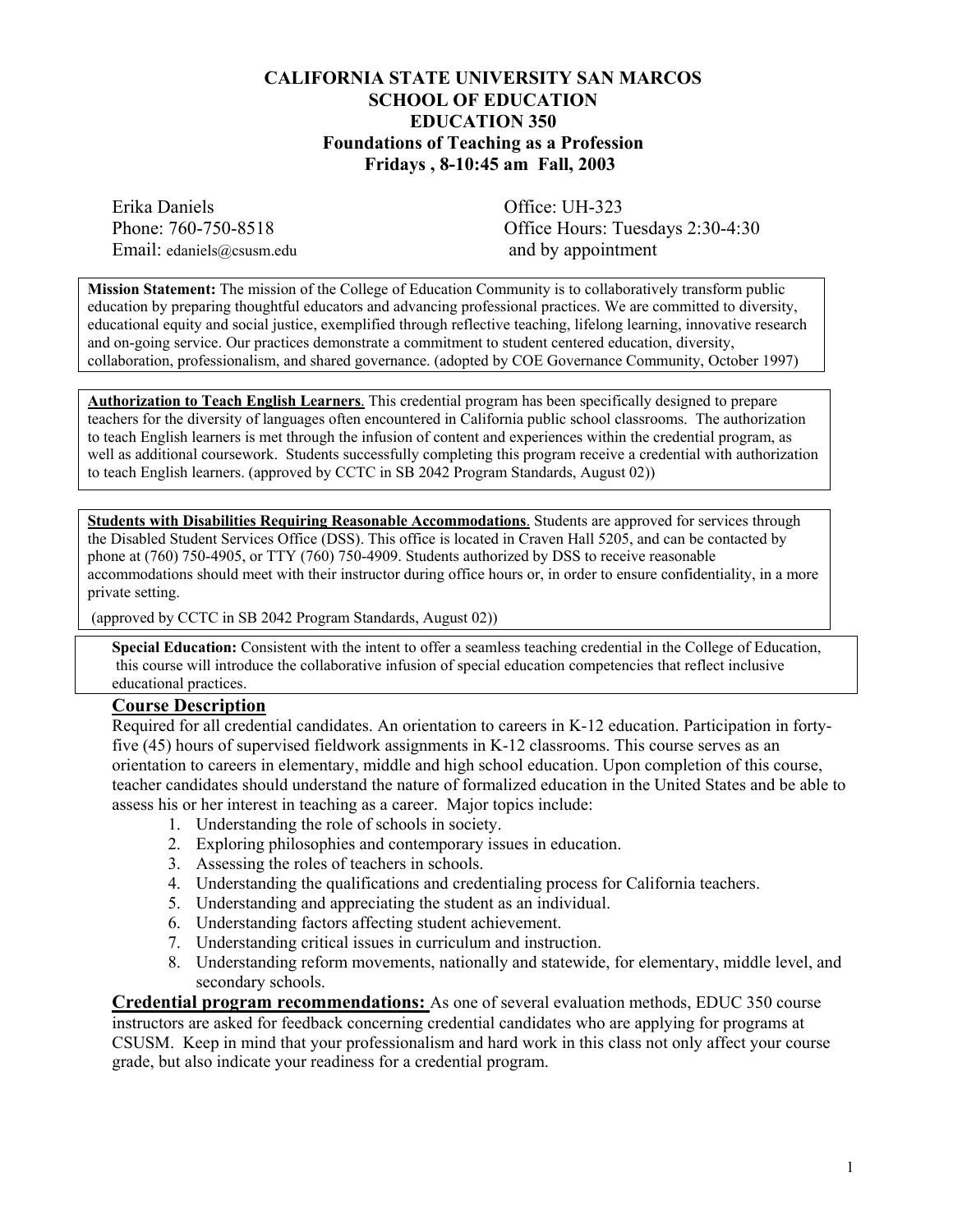## **COURSE REQUIREMENTS**

It is expected that students will come to class prepared to discuss the readings, submit required assignments on time, and participate in class activities. Teacher education is a professional preparation program. Students are expected to adhere to standards of dependability, confidentiality, academic honesty, and writing achievement. **Because it is important for teachers to be able to effectively communicate their ideas to students, parents, colleagues, and administrators, writing that is original, clear and errorfree is a priority of the College of Education.** It is expected that work will be turned in on time. Late work will affect the student's grade in the course and will not be accepted after a week. Please discuss individual issues with the instructor.

**COE Attendance Policy:** Due to the dynamic and interactive nature of courses in the College of Education, all students are expected to attend all classes and participate actively. At a minimum, students must attend more than 80% of class time, or s/he may not receive a passing grade for the course at the discretion of the instructor. Individual instructors may adopt more stringent attendance requirements. Should the student have extenuating circumstances, s/he should contact the instructor as soon as possible. **For this section of EDUC 350: If you miss three class sessions, you cannot receive a grade of A or A-; if you miss four class sessions, your highest possible grade is a C+. More than 15 minutes tardy or leaving early counts as one half absence. More than 30 minutes tardy or leaving early counts as one absence.** A minimum grade of C+ is required in EDUC 350 to qualify as a prerequisite for admission to the CSUSM teacher credential programs.

## **Field Work**

In addition to in-class work, assigned readings and projects, students will participate in forty-five (45) hours of supervised fieldwork assignments in a variety of public school settings. Approximately half of your time should be spent in one teacher's classroom, and the remainder of the time should be distributed among other classrooms. A recommendation (usually from the classroom teacher where most of the fieldwork is done), as well as a Field Experience Form with documented hours and teacher verification, are requirements for admission to the CSUSM Teacher Credentialing programs.

### **Use of Technology**

Students are expected to demonstrate competency in the use of various forms of technology (i.e. word processing, electronic mail, use of the Internet, and/or multimedia presentations). Specific requirements for course assignments with regard to technology are at the discretion of the instructor.

### **Teaching Performance Expectation (TPE) for EDUC 350**

A primary goal of EDUC 350 is to begin the process of developing teacher candidates to become professional educators. The following TPE (Teacher Performance Expectation) is expected to be met during this course:

## *TPE 12: PROFESSIONAL, LEGAL, AND ETHICAL OBLIGATIONS*

Candidates are aware of their own personal values and biases and recognize ways in which these values and biases affect the teaching and learning of students. They resist racism and acts of intolerance. Candidates appropriately manage their professional time spent in teaching responsibilities to ensure that academic goals are met.

Candidates for a Teaching Credential understand and honor legal and professional obligations to protect the privacy, health, and safety of students, families, and other school professionals. They are aware of and act in accordance with ethical considerations and they model ethical behaviors for students. Candidates understand and honor all laws relating to professional misconduct and moral fitness.

#### **Teaching Performance Assessment for Developing as a Professional Educator**

The successful completion of the Initial Philosophy of Teaching Statement is a requirement for completion of this course and partially meeting the TPE described above. This statement will be used for assessment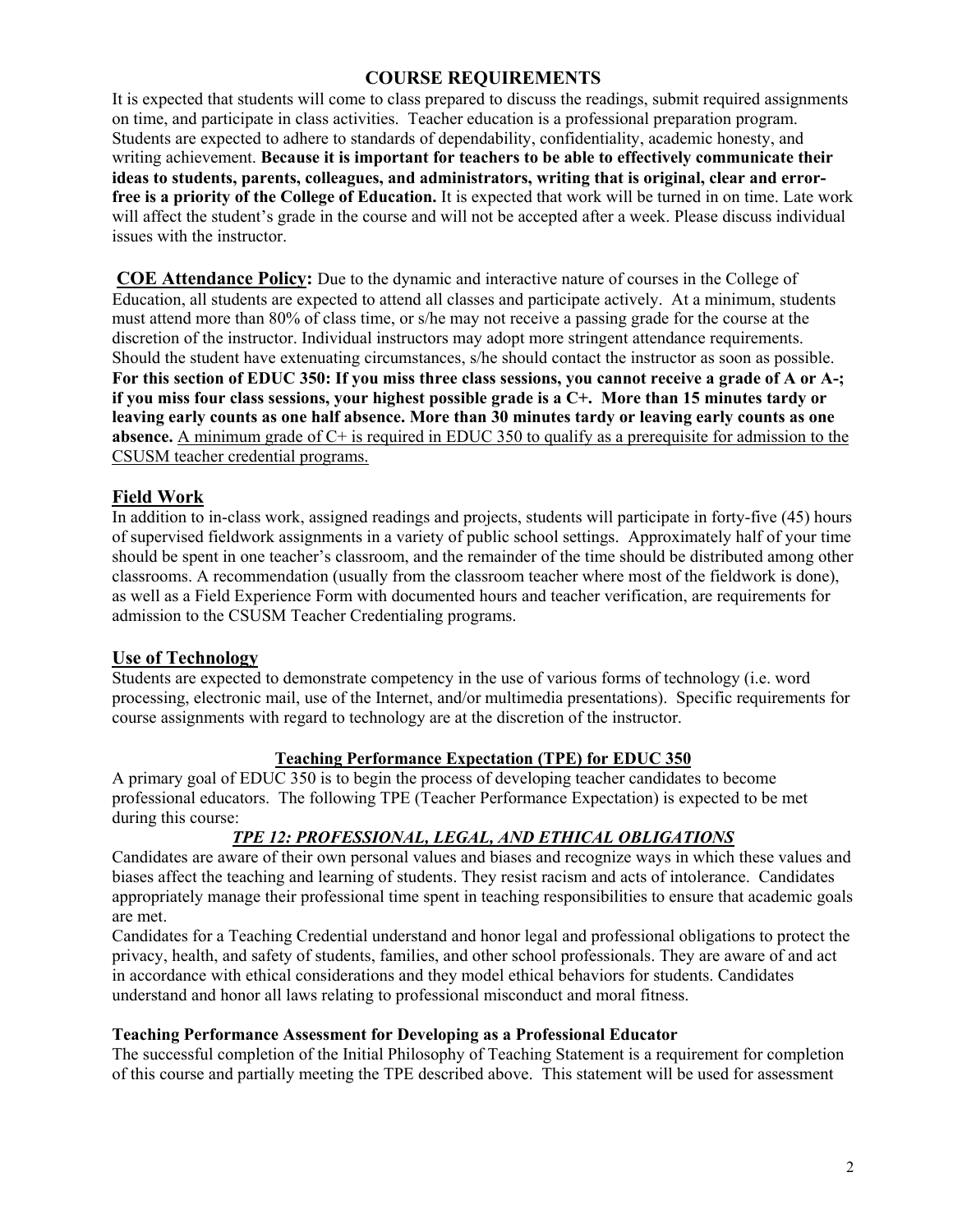both in the course and at completion of the College of Education program. Retain an electronic copy of your statement for your portfolio at the completion of the Teaching Credential program.

## **Class Discussions and Participation**

Students will engage in active learning each class session, and will be expected to actively participate.

- Do you participate in class discussions productively, sharing your knowledge and understandings?
- Do you interact productively with your peers, taking on a variety of roles (leader, follower, etc.)?
- Do you contribute appropriately in group work, doing your "share"?
- Are you able to accept others' opinions?
- Are you supportive of others' ideas?
- Do you support your peers during their presentations?
- Can you monitor and adjust your participation to allow for your ideas as well as others to be heard?

#### **Course Assignments**

|       | 1. Contemporary Issue Research and Presentation | <b>20%</b> |
|-------|-------------------------------------------------|------------|
|       | 2. Electronic Book Chat                         | 10%        |
|       | 3. Field Experience and Journal                 | 30%        |
|       | 4. Teacher Interview                            | 15%        |
|       | 5. Philosophy of Teaching                       | 15%        |
|       | 6. Law and Diversity Assignment                 | 10%        |
| TOTAL |                                                 | $100\%$    |

Late assignments will be penalized by a 5-point reduction each day they are late. Keep digital copies of all assignments for your Credential Program Electronic Portfolio. **Note: You may not pass this class without completing the 45 hours of Field Experience.** 

## **Required Reading**

- 1. Armstrong, David; Henson, Kenneth and Savage, Tom. (2001) *Teaching Today.* Merrill Prentice Hall.
- 2. Villa, Richard A. and Thousand, Jacqueline S. (1995) *Creating an Inclusive School.* Alexandria, VA: Association for Supervision and Curriculum Development.
- 3. Essay Handout: Thousand, J. "Laws Related to Special Education that Affect Teachers"
- 4. Choose ONE of the following books: Codell, E. *Educating Esme*. Chapel Hill: Algonquin Books of Chapel Hill Diver-Stammes, A. (1995). *Lives in the balance.* Albany: SUNY Press. Foster, M. (1998). *Black teachers on teaching.* The New Press. Humphrey, T. (2003). *In the first few years.* Newark, DE: International Reading Association. Miche, G. (1999). *Holler if you hear me.* New York: Teachers' College Press.

## **Course Assignments:**

## **1. Contemporary/Controversial Issue Research/Position Paper**

Choose an issue from the topics provided by the instructor. Research the issue thoroughly and take a position regarding it. Write a persuasive paper that demonstrates your understanding of the issue, provides a clear defense for your position, and also indicates your understanding of the opposing side. Cite a minimum of three (3) references; your text may not count as one of the minimum 3 references**. One must be an educational journal.** Use APA, 5<sup>th</sup> Edition format. When your topic is due, you should be prepared to support/defend either side in a panel discussion. We will discuss this format in class. (Approximately 5 pages)

### **Due Dates: see syllabus**

## **2. Electronic Book Chat**

Choose the "Choice Book" you wish to read and discuss with other class members. Conduct an electronic book chat via emails in which you contribute a minimum of **three** substantive comments about the book by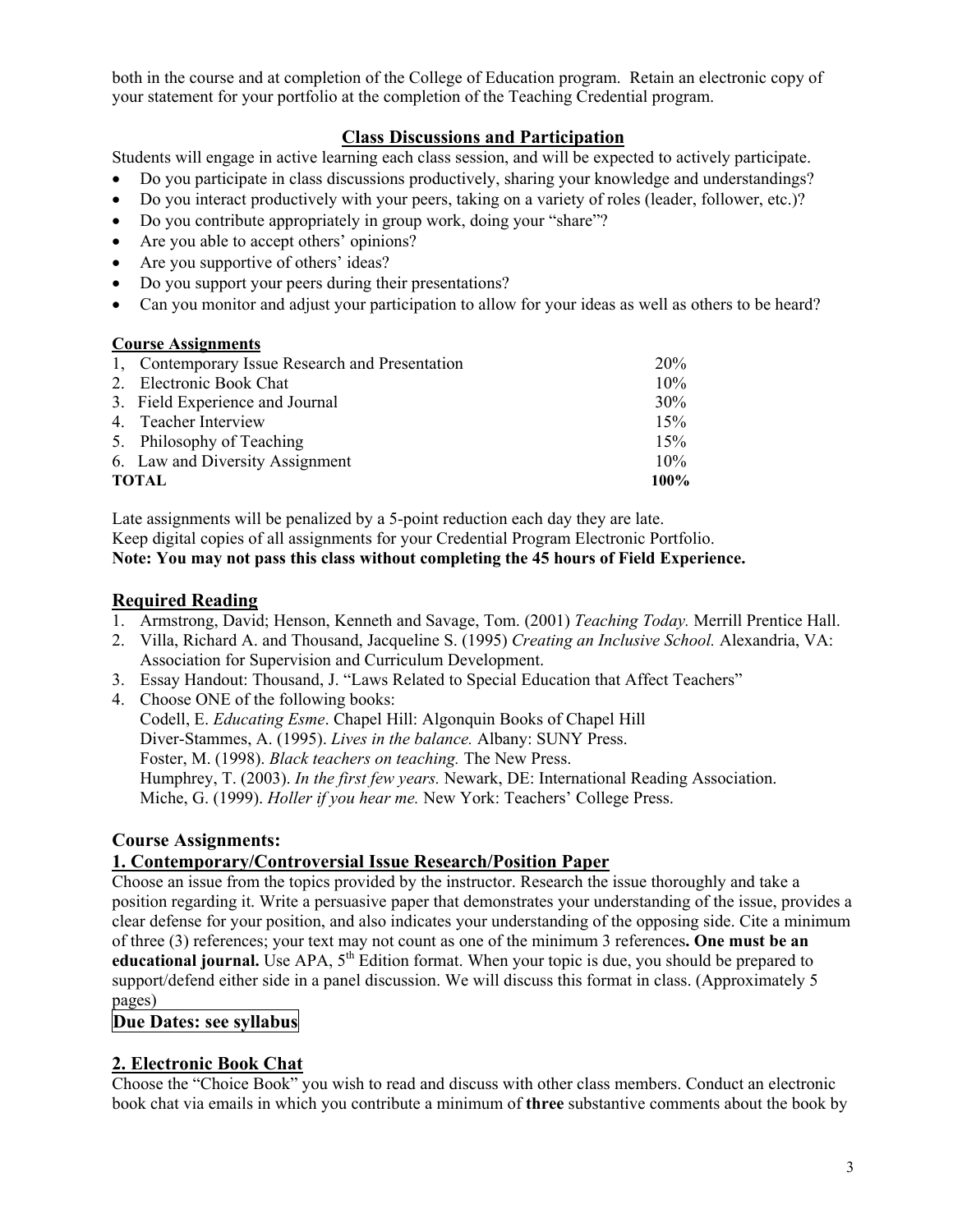making connections with your own educational experience, your perceptions of the field, or readings you have done for this course. We will discuss this more specifically in class.

# **Due Date:**

# **3. Field Experience Documentation and Journal Entries**

In addition to in-class work, assigned readings, and projects, you will participate in forty-five (45) hours of supervised fieldwork assignments in a variety of public school classroom settings**. See handout or page 2 of this syllabus for more details** You will maintain a log of hours-spent observing/participating in these classroom settings. This log should reflect a minimum of 45 hours spent in various classrooms at different grade levels and on different sites, with teacher signatures.

*In addition, you will maintain a journal, reflecting on your observations, documenting assumptions/expectations, interesting observations, and connections to concepts studied in EDUC 350, analyses and questions.* Respect the confidentiality of the students and teacher. Use initials or fictitious names. **A minimum of 15 journal entries is required.** The format to be used will be explained in class.

### **Key Skills/Knowledge I'll be evaluating in your fieldwork log and journal entries:**

- Can you articulate your assumptions/expectations about a given setting and then identify how your observation affects those assumptions/expectations?
- Can you observe pertinent details and see both the "big picture" of the classroom as well as focus n on specific methods, interactions, etc.?
- Can you monitor and take responsibility for your placement to include meeting the requirements of varied settings and minimum hours? (Each observation should be at least 30 minutes long)
- Can you relate your class work and readings to your observations and provide insightful analysis about that relationship?
- Were you able to move from passive observer to participant in your field experience?

## • **Due dates: See Syllabus**

# **4. Teacher Interview**

You will write a 2-4 page paper based on an extended interview with a public school teacher who has been teaching at least three years. Include both a summary of answers to key questions as well as an analysis of your personal reflections and connections to course concepts.

## **Key Skills and/Knowledge I'll be evaluating:**

- Has your paper provided a rich description of the teacher you interviewed?
- *Does your paper integrate appropriate class readings and discussions to support your analysis? (i.e. Are several references made to our text, articles, or journal readings?)*
- Have you articulated your ideas fluently and coherently with college level writing style and mechanics?
- **Due date: June17**

## **5. Personal Philosophy of Teaching, Learning, and Schooling (in place of final exam)**

The successful completion of the Initial Philosophy of Teaching Statement is a requirement for completion of this course and partially meeting the TPE 12: PROFESSIONAL, LEGAL, AND ETHICAL OBLIGATIONS. This statement will be used for assessment both in the course and at the completion of the College of Education program. Retain an electronic copy of your statement for submission for your portfolio. More information will be given in class.

## • **Due date: July 1**

## **6. Law and Diversity Assignment**

Apply your understanding of the legal context of inclusive education and laws that influence your teaching responsibilities by identifying five laws or court decisions that influence you as a professional educator. At